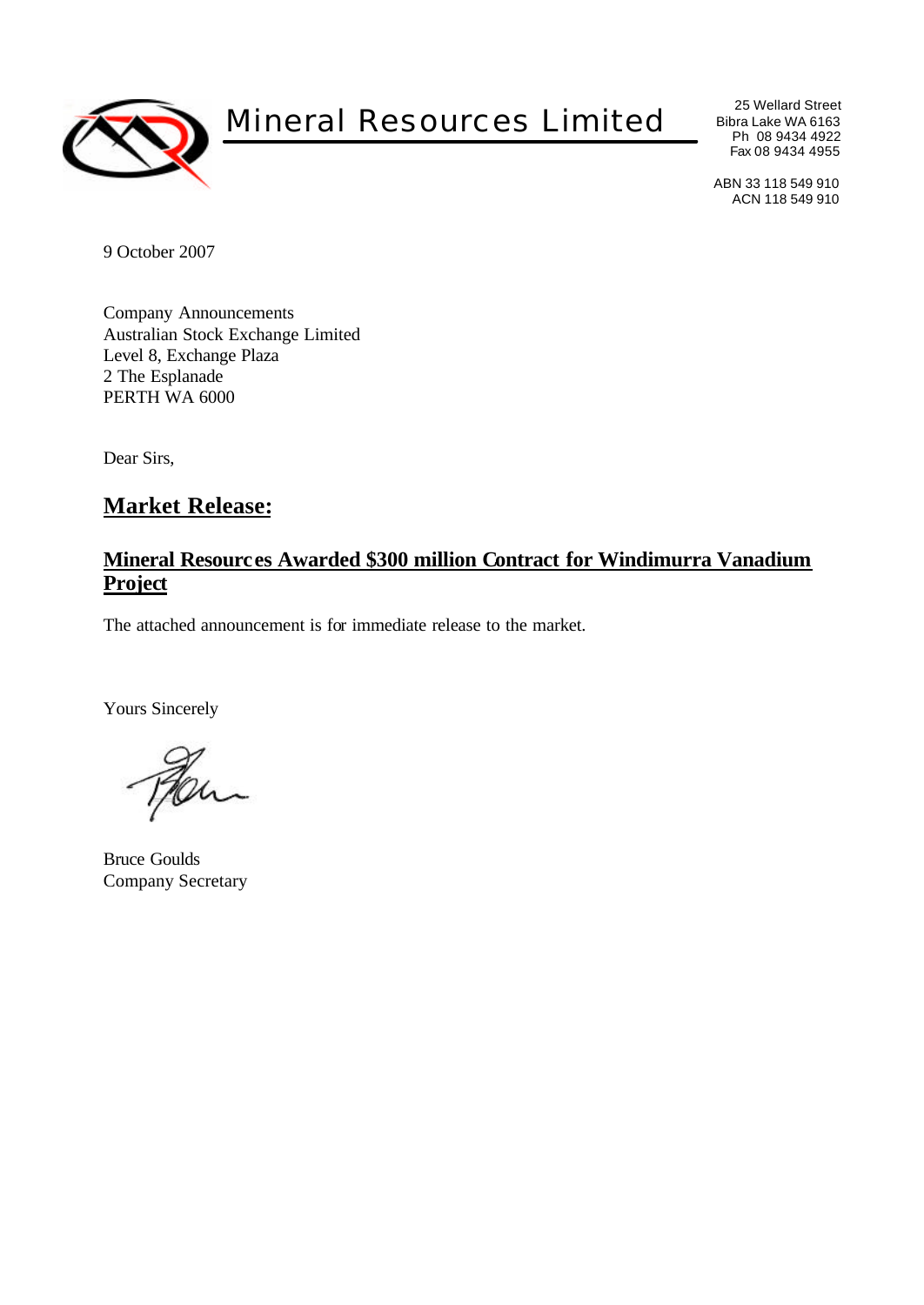

Mineral Resources Limited

25 Wellard Street Bibra Lake WA 6163 Ph 08 9434 4922 Fax 08 9434 4955

ABN 33 118 549 910 ACN 118 549 910

## **ASX Announcement**

## **Mineral Resources Awarded \$300 million Contract for Windimurra Vanadium Project**

Mineral Resources Limited (ASX:MIN) has been awarded a major \$300 million contract by the Precious Metals Australia Limited (ASX:PMA) subsidiary, Windimurra Vanadium Pty Ltd.

The build, own, operate and transfer (BOOT) contract includes the provision of ore crushing, beneficiation and magnetic recovery works for the Windimurra Vanadium project in the mid west region of Western Australia.

The contract is for a 10 year period and involves the crushing, grinding and magnetic separation of 4.3 million tonnes per annum of run of mine feed. Mineral Resources will be responsible for the delivery of a nominal 1.1 million tonne per annum of vanadium rich magnetite concentrate to the processing plant for production of Ferrovanadium and  $V_2O_5$  (Vanadium Pentoxide).

Peter Wade, Managing Director of Mineral Resources, said the successful implementation of Build, Own, and Operate crushing and processing projects is one of the company's core strengths.

"Mineral Resources is working on a number of significant BOO crushing and processing contracts in Western Australia and the Northern Territory including the Nammuldi Iron Ore operation for Rio Tinto and the company-owned Woodie Woodie manganese fines recovery and processing operation.

"Winning Windimurra's contract is testament to our proven track record in crushing and recovery. Mineral Resources look forward to delivery of the long term production output for the Windimurra Vanadium project, one of the world's lowest cost vanadium producers," Mr Wade said.

"The award of this contract recognizes our ability to work closely and collaboratively with respected clients to add value to their operations".

"We expect to construct and install the state-of-the-art crushing and processing design into operation within 12 months," he said today.

This contract adds significantly to the base work load of Mineral Resources contracting and processing operations for the 2009 and subsequent years and will provid e long term security and value for shareholders.

Windimurra, located 600km north east of Perth, is based on one of the largest proven vanadium reserves in the world.